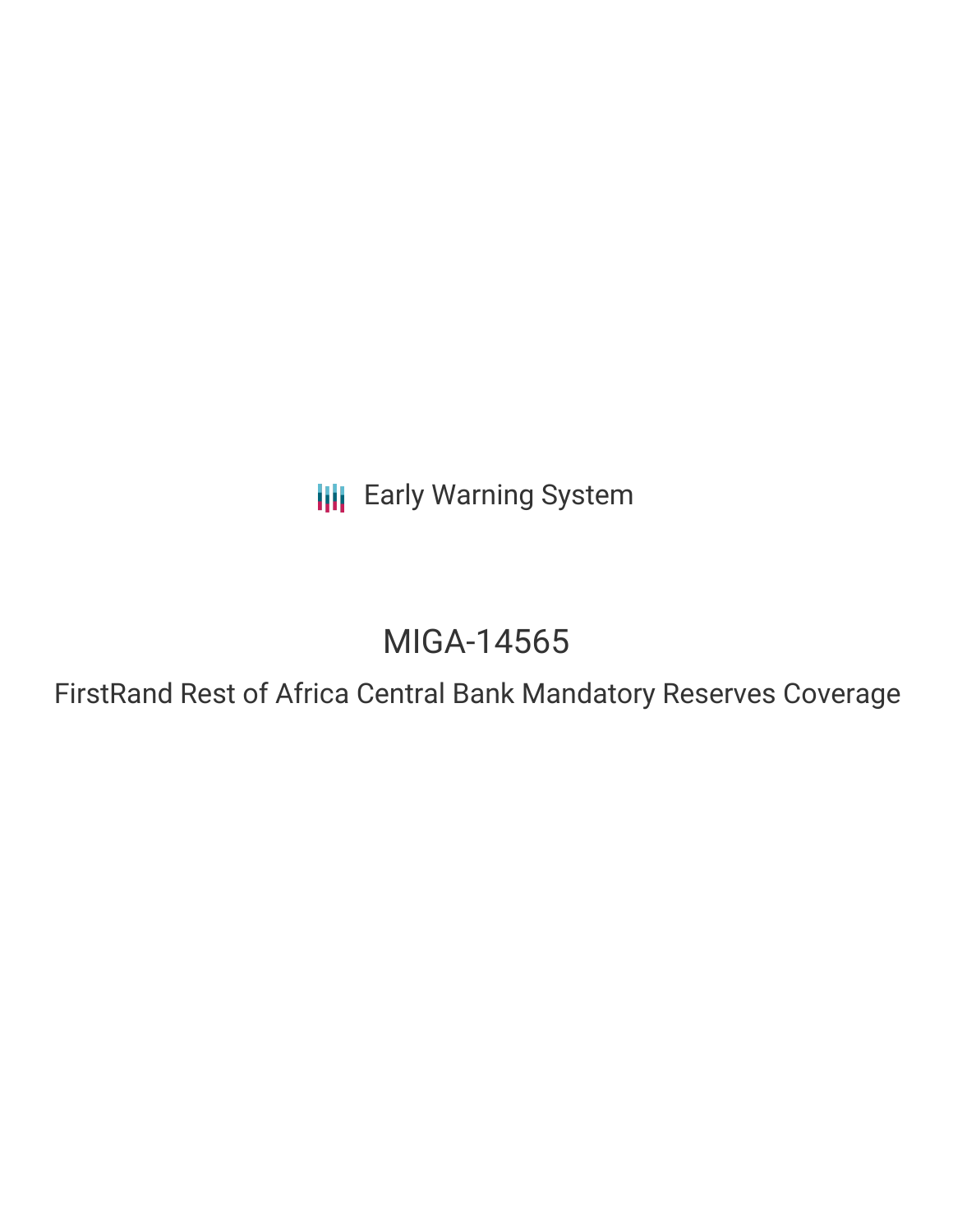

## **Quick Facts**

| <b>Countries</b>               | Zambia                                          |
|--------------------------------|-------------------------------------------------|
| <b>Financial Institutions</b>  | Multilateral Investment Guarantee Agency (MIGA) |
| <b>Status</b>                  | Proposed                                        |
| <b>Bank Risk Rating</b>        | FI                                              |
| <b>Voting Date</b>             | 2020-04-09                                      |
| <b>Borrower</b>                | FirstRand EMA Holdings Pty Limited              |
| <b>Sectors</b>                 | Finance                                         |
| <b>Investment Type(s)</b>      | Guarantee                                       |
| <b>Investment Amount (USD)</b> | \$36.50 million                                 |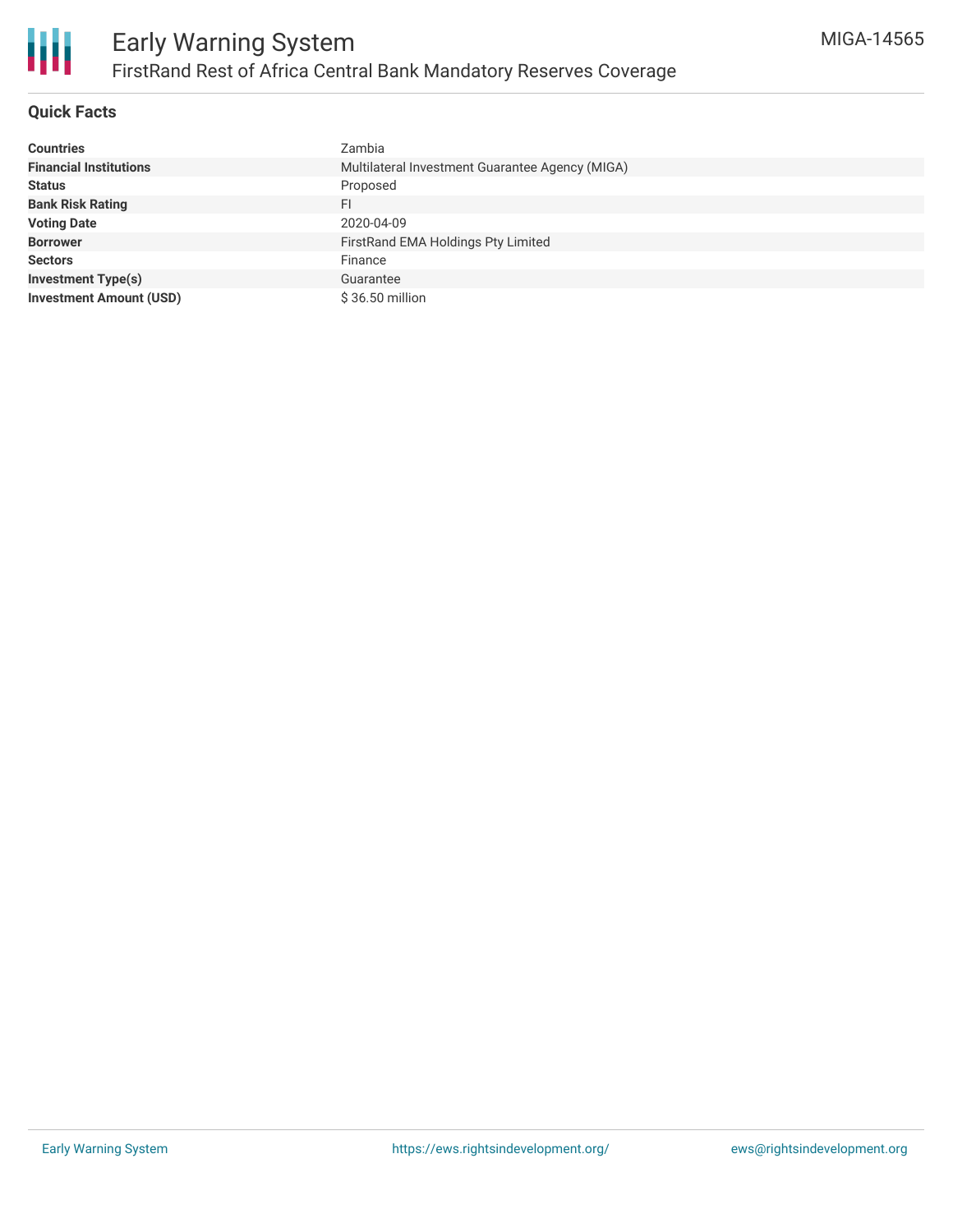

## **Project Description**

According to bank documents, this summary describes equity investments by FirstRand Limited (FirstRand Group) into First National Bank Zambia Limited (FNBZ) in Zambia. FirstRand Group's interest in FNBZ is held by FirstRand EMA Holdings Pty Limited (FREMA), being the investor. The investor has applied for MIGA guarantees of up to US\$36.5 million in mandatory reserves cover for a period of up to 15 years.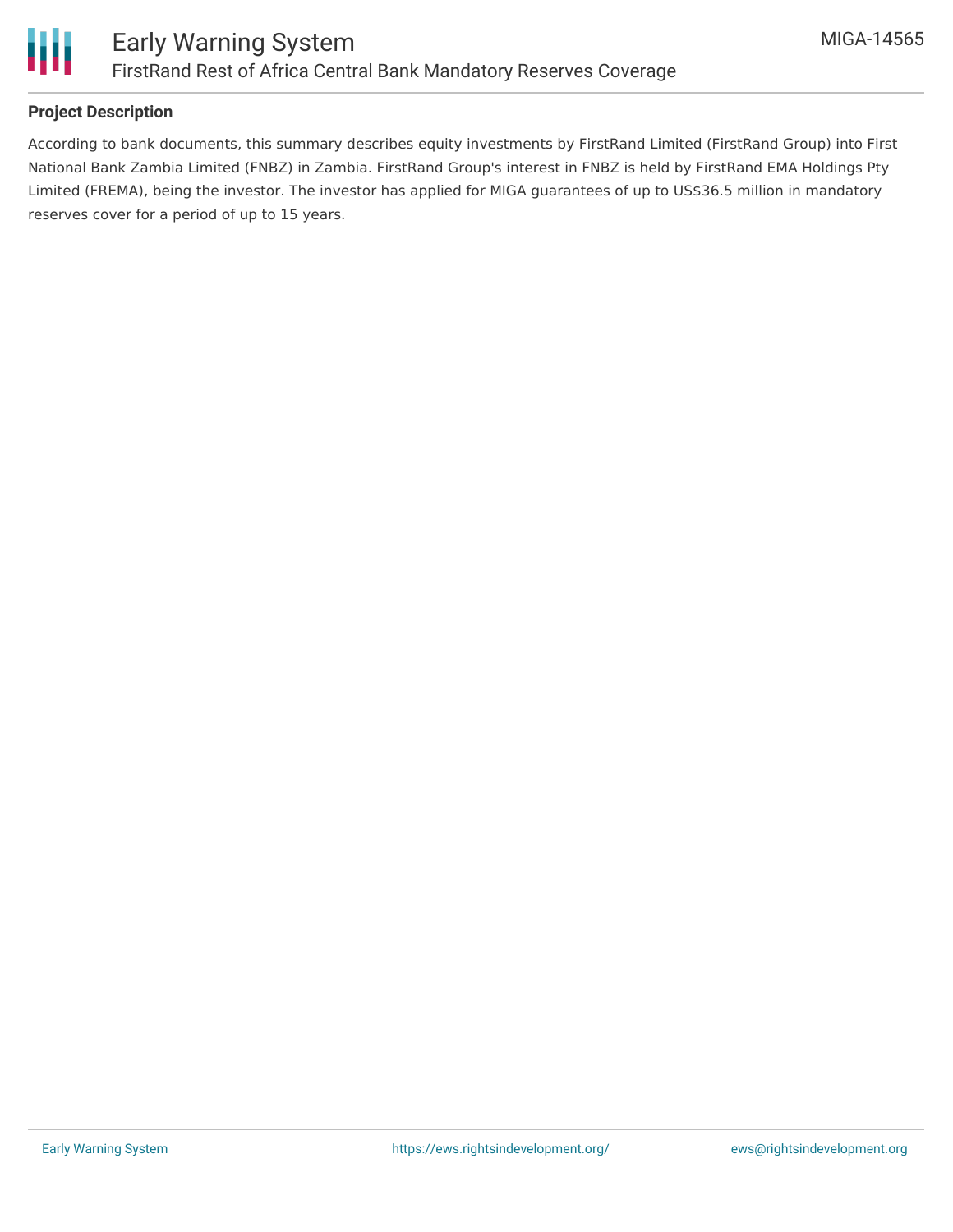#### **Investment Description**

Multilateral Investment Guarantee Agency (MIGA)

## **Financial Intermediary**

Financial Intermediary: A commercial bank or financial institution that receives funds from a development bank. A financial intermediary then lends these funds to their clients (private actors) in the form of loans, bonds, guarantees and equity shares. Financial intermediaries include insurance, pension and equity funds. The direct financial relationship is between the development bank and the financial intermediary.

[FirstRand](file:///actor/1554/) Bank (Financial Intermediary)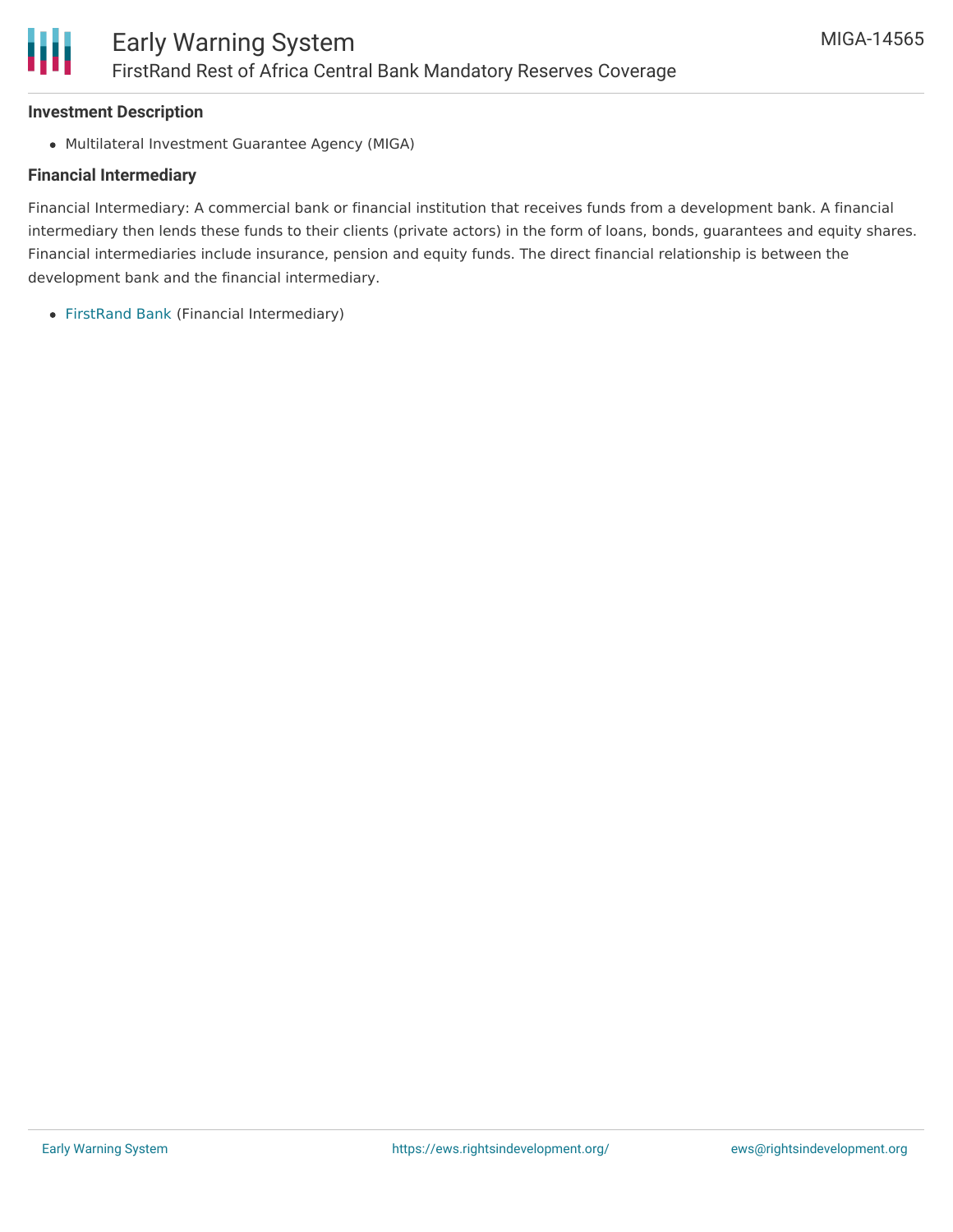

### **Private Actors Description**

FirstRand Group, South Africa-based, is one of the largest pan-African financial institutions in terms of total assets with operations in ten countries in Sub Saharan Africa. Its subsidiary banks outside of South Africa are required to maintain reserves at the central banks in their respective jurisdictions, based on the volume of customer deposits that these subsidiaries have. Mandatory reserves contribute to FirstRand Group's overall risk-weighted assets (RWA) at the consolidated level, consuming a level of capital that could otherwise have been deployed in productive assets.